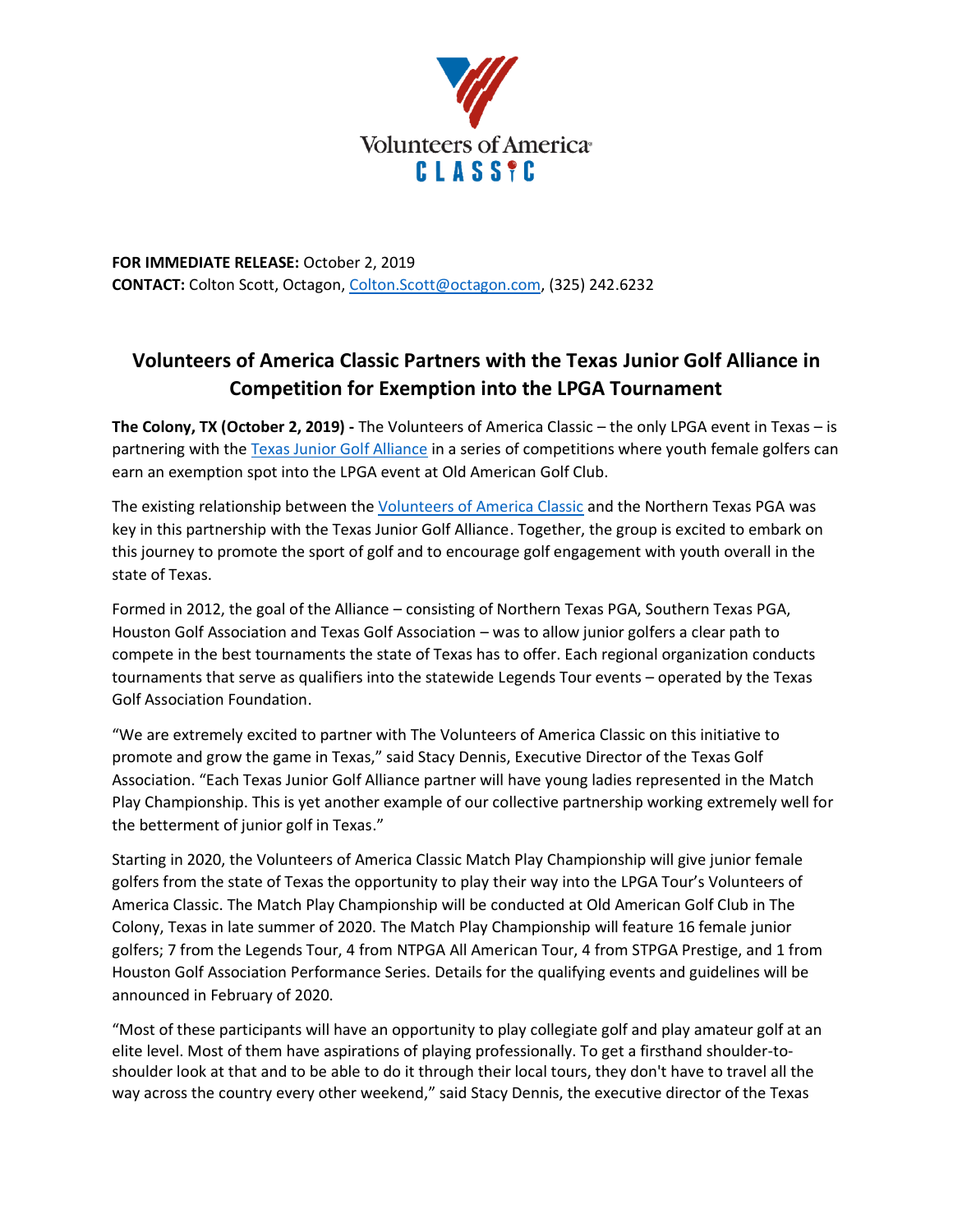

Golf Association and the Legends Junior Tour. "They have the opportunity right in their own backyard to earn this chance. I can't imagine a young girl with those aspirations not wanting to sign up for everything they can and do whatever they can do to make it into this field."

For the team at the Volunteers of America Classic, the opportunity to help inspire the next generation of LPGA Tour players was something that fit right into the tournament's mission.

"Mike King, CEO of [Volunteers of America,](https://www.voa.org/) he is very passionate about growing the game for young women," said Tournament Director Brooke Lee. "This partnership, when we brought it to him and talked to him about it, he's super excited and super thrilled to have this. We're excited to see the young women get the experience and get out here and do well."

Numerous LPGA Tour players competed in these Texas Junior Golf Alliance organizations during their junior careers, including Kristen Gillman, Cheyenne Knight and Angela Stanford**. For more information, visit** <https://www.txga.org/tljt-texas-junior-golf-alliance.html> and [www.VOAClassic.com](http://www.voaclassic.com/)